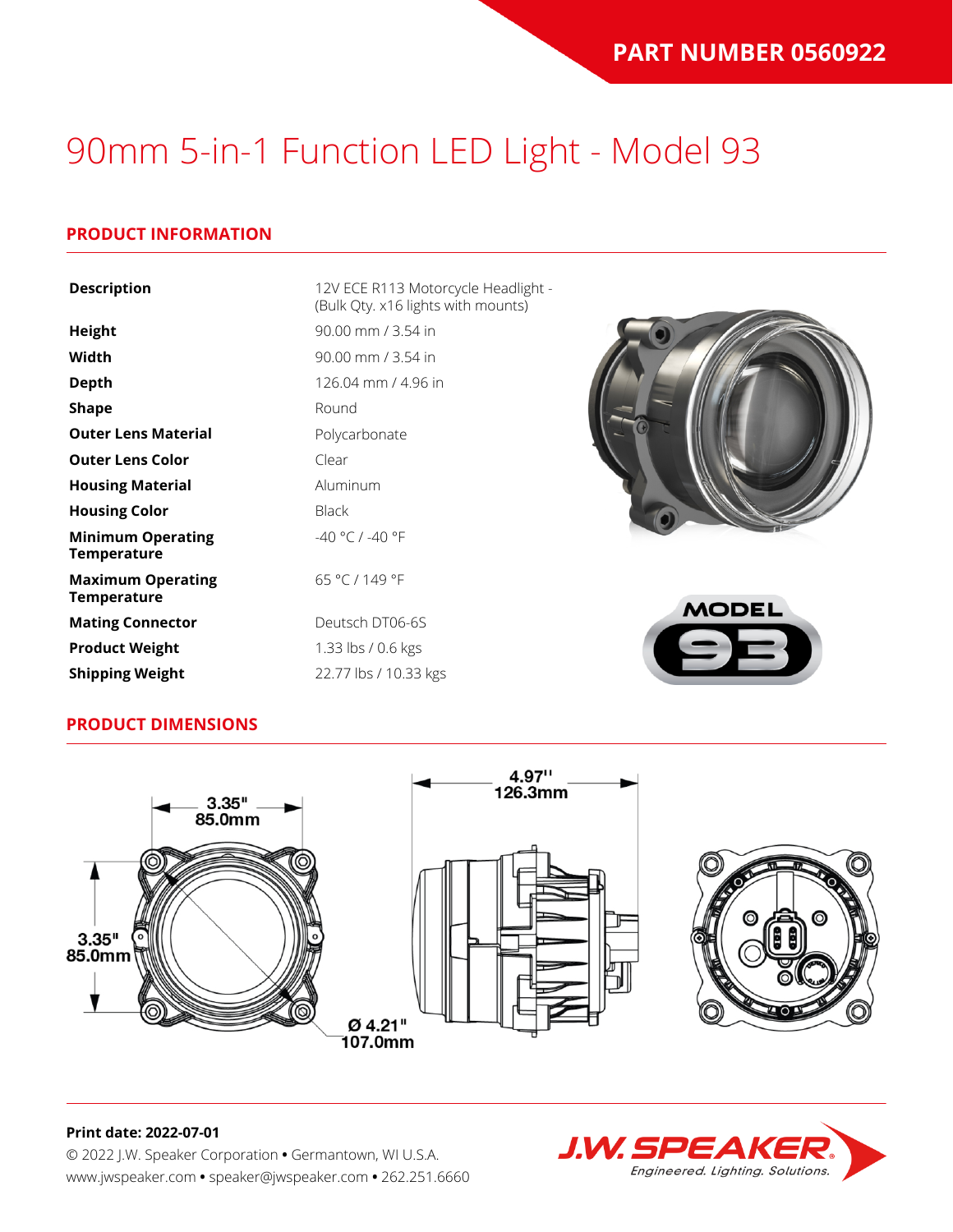### **ELECTRICAL SPECIFICATIONS**

| <b>Input Voltage</b>              | $12V$ DC                                                                                                            |
|-----------------------------------|---------------------------------------------------------------------------------------------------------------------|
| <b>Operating Voltage</b>          | 9-16V DC                                                                                                            |
| <b>Transient Spike Protection</b> | 150V Peak @ 1 HZ-100 Pulses                                                                                         |
| <b>Yellow Wire</b>                | Low Beam                                                                                                            |
| <b>Red Wire</b>                   | <b>Front Position</b>                                                                                               |
| <b>Blue Wire</b>                  | DRI                                                                                                                 |
| <b>Black Wire</b>                 | Ground                                                                                                              |
| <b>White Wire</b>                 | High Beam                                                                                                           |
| <b>Current Draw</b>               | 1.35A @ 12V DC (Low Beam)<br>1.96A @ 12V DC (High Beam)<br>0.111A @ 12V DC (Front Position)<br>1.33A @ 12V DC (DRL) |

#### **REGULATORY STANDARDS COMPLIANCE**



Buy America Standards ECE Reg 10 ECE Reg 148 - MA ECE Reg 148 - RL ECE Reg 149 - WC-DS ECE Reg 149 - WR-DS Eco Friendly IEC IP67 IEC IP69K Tested to ECE Reg. 10

(Radiated Emissions only)

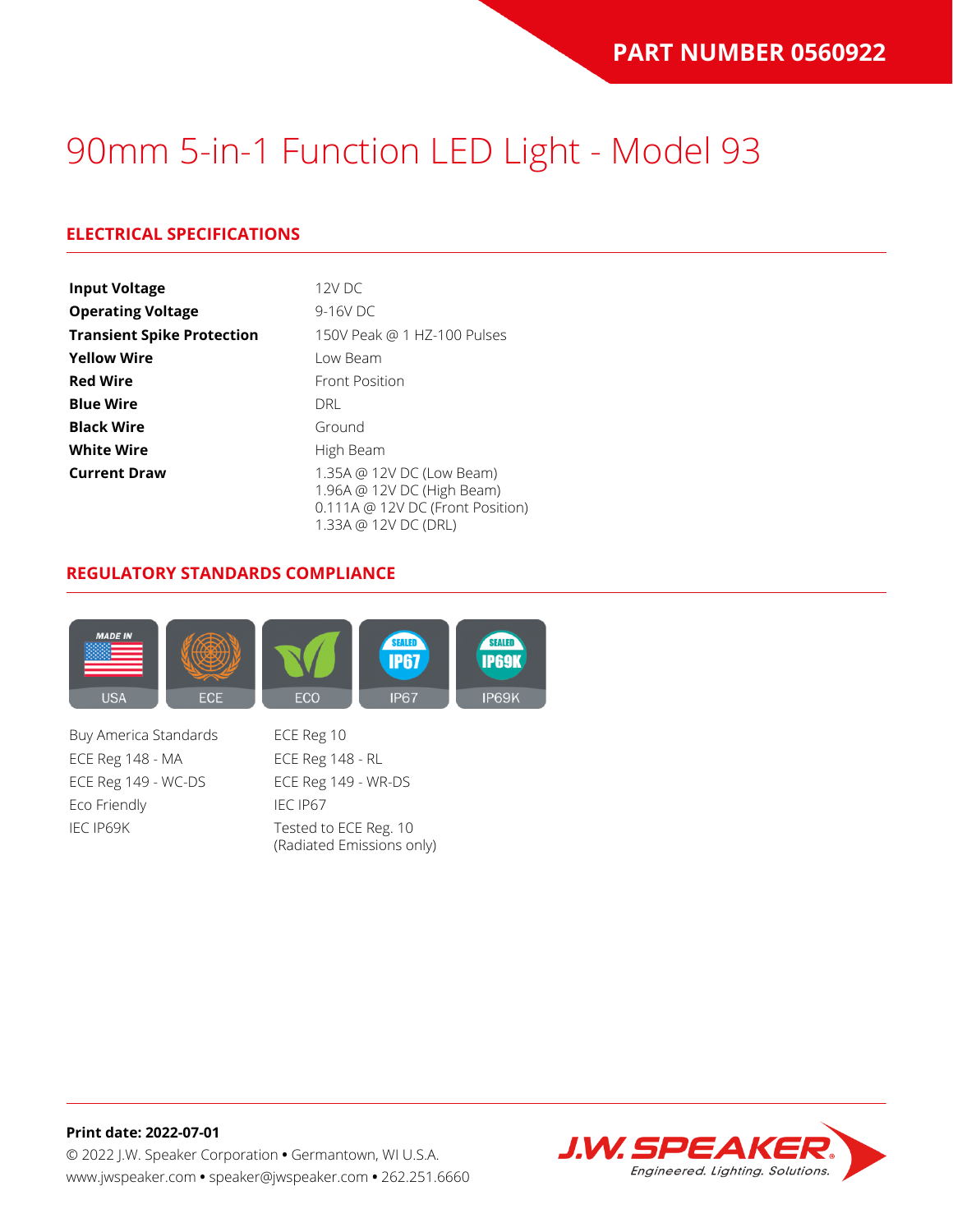#### **PHOTOMETRIC SPECIFICATIONS**

| <b>Raw Lumen Output</b><br><b>Effective Lumen</b> | 1827(High Beam), 1325(Low Beam)<br>683(High Beam), 495(Low Beam)                                                              |                 | 240m         | Symmetric High Beam (0.75m high at 0°)        |      |      |  |
|---------------------------------------------------|-------------------------------------------------------------------------------------------------------------------------------|-----------------|--------------|-----------------------------------------------|------|------|--|
| Output<br><b>Candela Output</b>                   | 44.000(High Beam), 23,000(Low                                                                                                 | $10 + Lux$      | 120m         |                                               |      |      |  |
| <b>Nominal LED Color</b>                          | Beam)<br>5665 K                                                                                                               | 1 Lux           | 0m           |                                               |      |      |  |
| <b>Temperature</b><br><b>Beam Pattern(s)</b>      | Forward Lighting - Daytime<br>Running Light<br>Forward Lighting - High Beam (ECE)<br>Forward Lighting - Low Beam<br>(DOT/ECE) | <b>0.25 Lux</b> | 120m<br>240m |                                               |      |      |  |
|                                                   |                                                                                                                               |                 | 240m         | 200m<br>Symmetric Low Beam (0.75m high at 0°) | 400m | 600m |  |
|                                                   | Signalization - Front Position                                                                                                | $10 +$ Lux      | 120m         |                                               |      |      |  |
|                                                   |                                                                                                                               | 1 Lux           | 0m           |                                               |      |      |  |

120m

240m

200m

400m

600m

0.25 Lux

**APPLICATIONS**



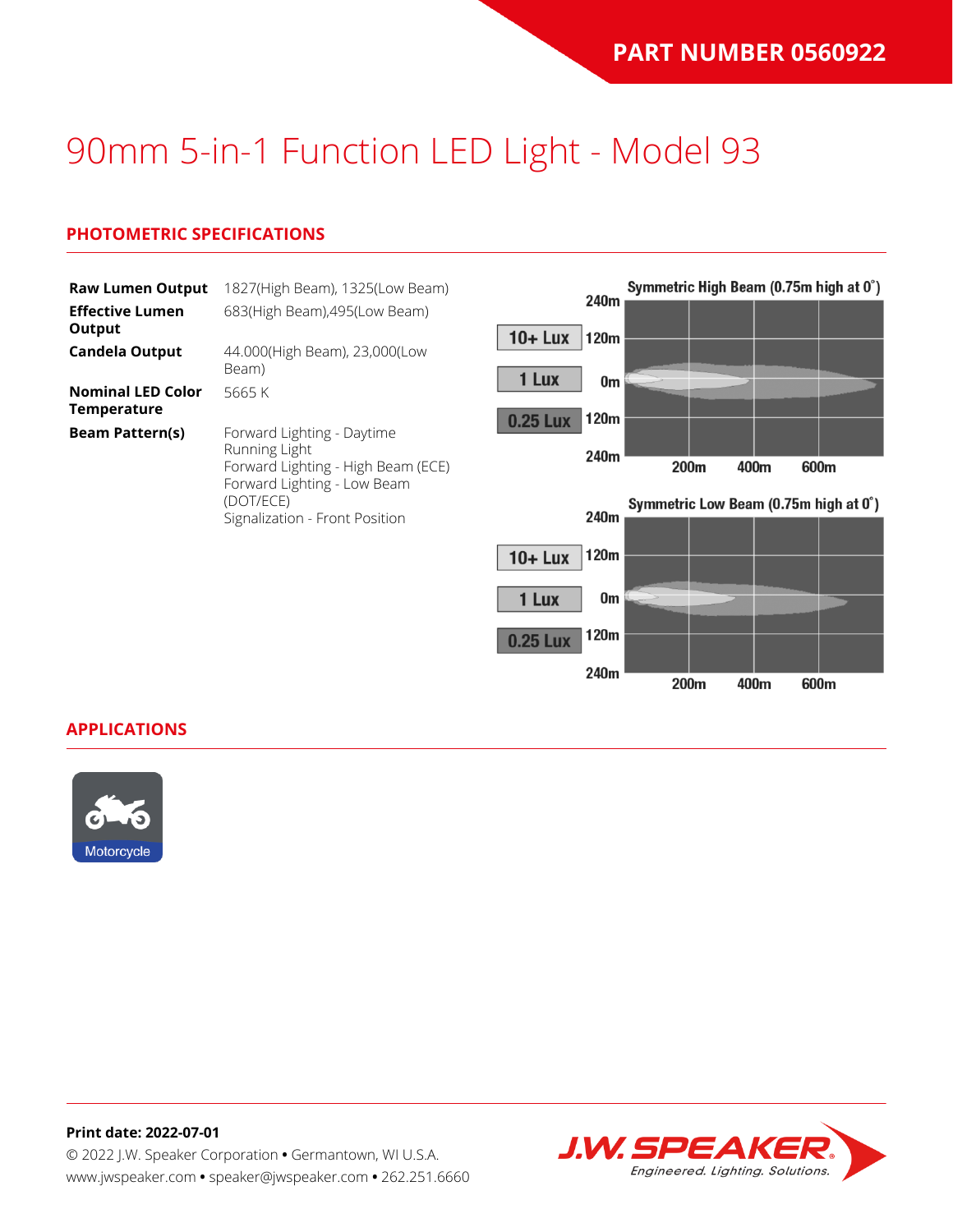### **ADDITIONAL INFORMATION**

3-point Mount for 1.5mm Mounting Frame is applicable for

- PN 0554381
- PN 0553071
- PN 0553091
- PN 0553101
- PN 0553081
- PN 0556701

• PN 0347941

3-point Mount for 3mm Mounting Frame is applicable for

• All Model 93 Lighting Options

#### **PRODUCT WARNINGS**

For California residents:

**WARNING:** Cancer and reproductive harm - [www.P65Warnings.ca.gov](https://www.p65warnings.ca.gov/).

**AVERTISSEMENT:** Cancer et effet nocif sur la reproduction - [www.P65Warnings.ca.gov.](https://www.p65warnings.ca.gov/)

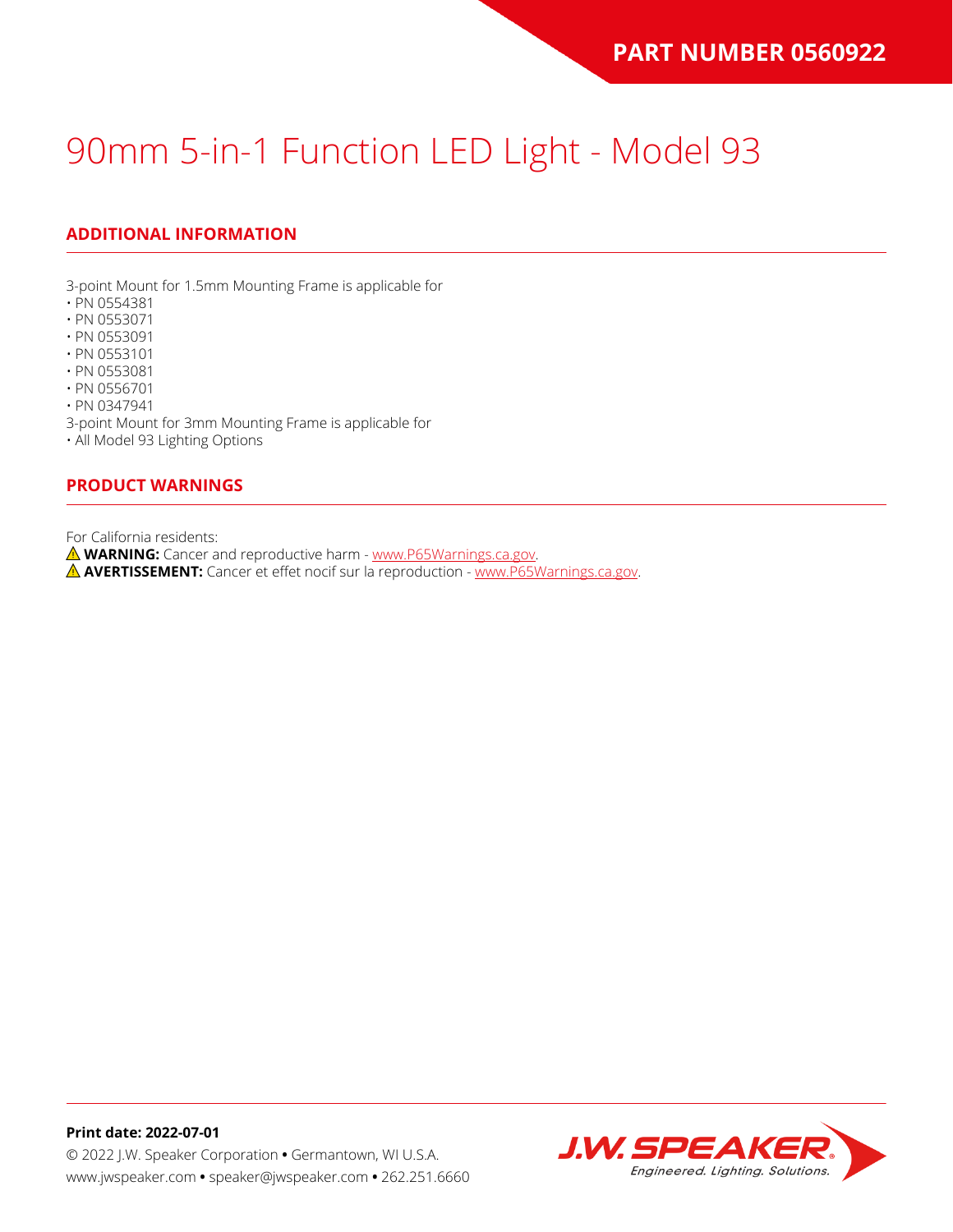#### **ACCESSORIES**



**[Part Number](https://www.jwspeaker.com/products/90mm-headlights-model-93/8001211/) [8001211](https://www.jwspeaker.com/products/90mm-headlights-model-93/8001211/)** Motorcycle Bar Mount Kit with Wiring Harness, Large



**[Part Number](https://www.jwspeaker.com/products/90mm-headlights-model-93/8001221/) [8001221](https://www.jwspeaker.com/products/90mm-headlights-model-93/8001221/)** Motorcycle Bar Mount Kit with Wiring Harness, Small



**[Part Number](https://www.jwspeaker.com/products/90mm-headlights-model-93/8001461/) [8001461](https://www.jwspeaker.com/products/90mm-headlights-model-93/8001461/)** 90mm Light 3-Point Mount for 1.5mm Mounting Frame



**[Part Number](https://www.jwspeaker.com/products/90mm-headlights-model-93/8001471/) [8001471](https://www.jwspeaker.com/products/90mm-headlights-model-93/8001471/)** 90mm Light 3-Point Mount for 3mm Mounting Frame



**[Part Number](https://www.jwspeaker.com/products/90mm-headlights-model-93/8001601/) [8001601](https://www.jwspeaker.com/products/90mm-headlights-model-93/8001601/)** Pedestal Mounting Bracket for Model 93 Single Lamp



**[Part Number](https://www.jwspeaker.com/products/90mm-headlights-model-93/8001621/) [8001621](https://www.jwspeaker.com/products/90mm-headlights-model-93/8001621/)**

Double Lamp

Pedestal Mounting



**[Part Number](https://www.jwspeaker.com/?post_type=part&p=26513&preview=true) [0700001](https://www.jwspeaker.com/?post_type=part&p=26513&preview=true)** Bracket for Model 93 Motorcycle Bar Mount Kit, 20-24mm



**[Part Number](https://www.jwspeaker.com/?post_type=part&p=26512&preview=true) [0700011](https://www.jwspeaker.com/?post_type=part&p=26512&preview=true)** Motorcycle Bar Mount Kit, 25-29mm